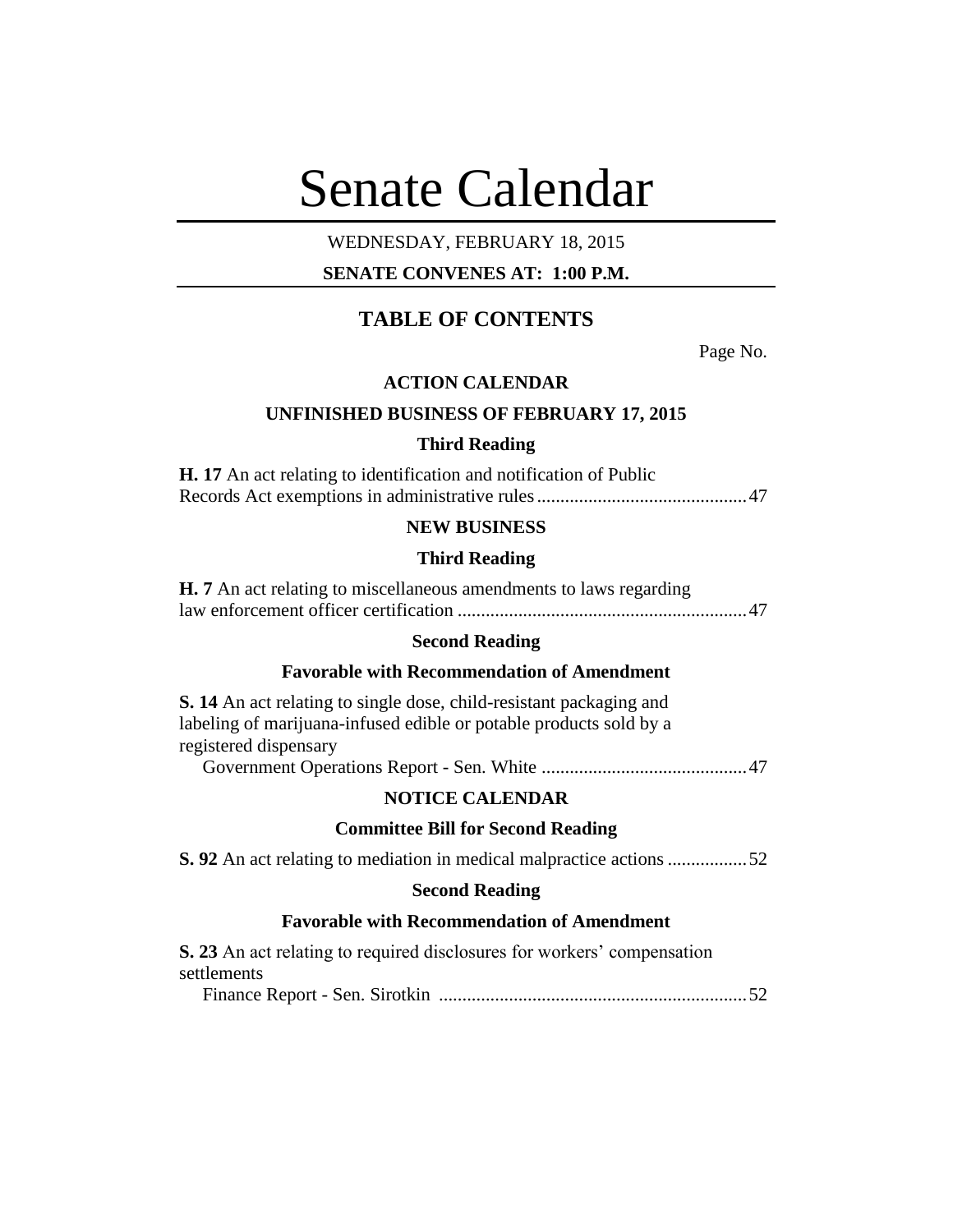# **Joint Resolution for Second Reading**

# **Favorable with Proposal of Amendment**

**J.R.H. 1** Joint resolution expressing support for the Public Service Board's establishment of FairPoint Communications service investigation docket and urging the management of FairPoint Communications to settle the current employee strike in order to restore reliable telecommunications services in Vermont

Finance Report - Sen. Sirotkin ..................................................................53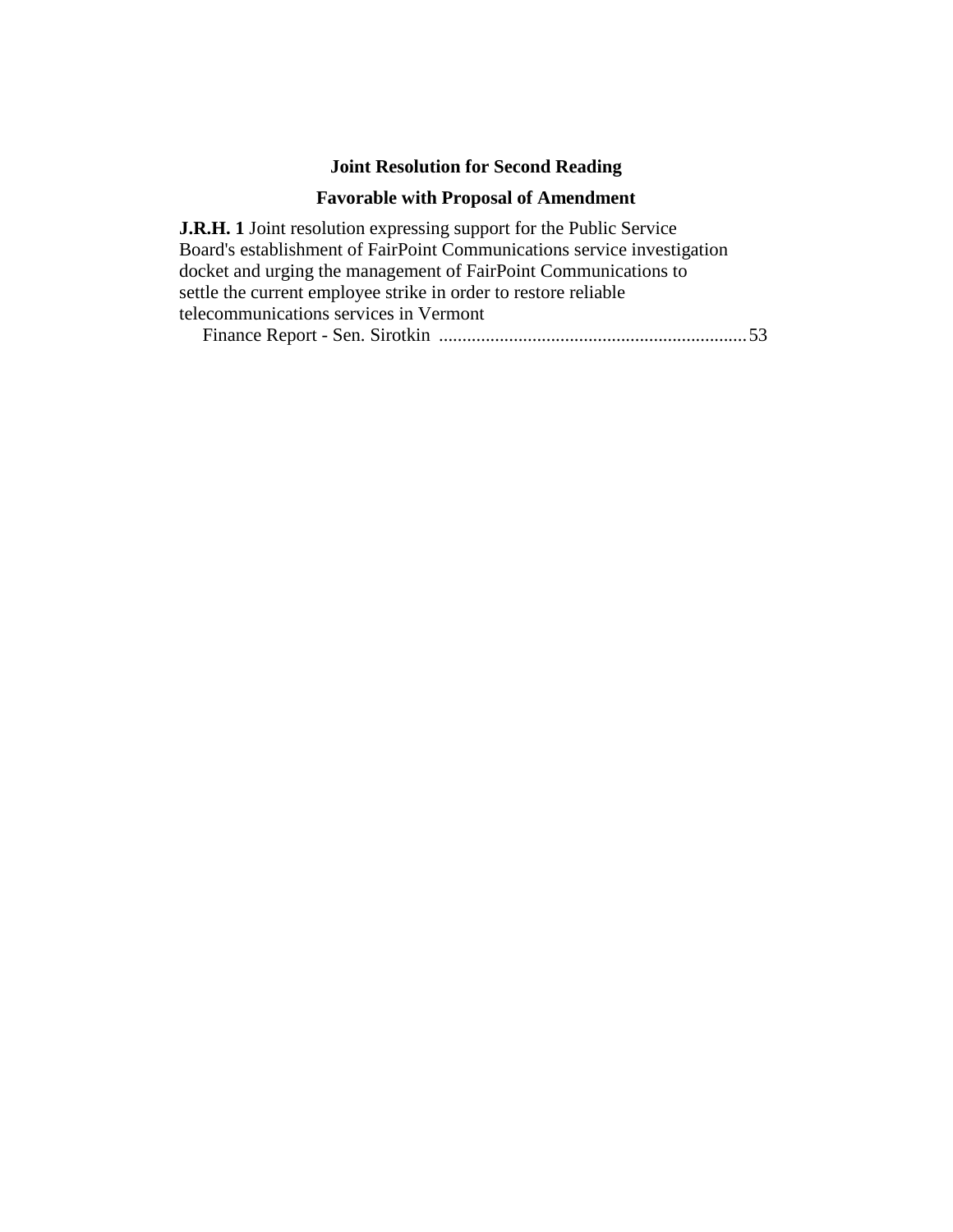# **ORDERS OF THE DAY**

#### **ACTION CALENDAR**

#### **UNFINISHED BUSINESS OF TUESDAY, FEBRUARY 17, 2015**

#### **Third Reading**

#### **H. 17.**

An act relating to identification and notification of Public Records Act exemptions in administrative rules.

#### **NEW BUSINESS**

#### **Third Reading**

#### **H. 7.**

An act relating to miscellaneous amendments to laws regarding law enforcement officer certification.

#### **Second Reading**

#### **Favorable with Recommendation of Amendment**

## **S. 14.**

An act relating to single dose, child-resistant packaging and labeling of marijuana-infused edible or potable products sold by a registered dispensary.

# **Reported favorably with recommendation of amendment by Senator White for the Committee on Government Operations.**

The Committee recommends that the bill be amended by striking out all after the enacting clause and inserting in lieu thereof the following:

Sec. 1. 18 V.S.A. § 4472 is amended to read:

§ 4472. DEFINITIONS

\* \* \*

(6)(A) Health care professional means an individual licensed to practice medicine under 26 V.S.A. chapter 23 or 33, an individual licensed as a naturopathic physician under 26 V.S.A. chapter 81 who has a special license endorsement authorizing the individual to prescribe, dispense, and administer prescription medicines to the extent that a diagnosis provided by a naturopath under this chapter is within the scope of his or her practice, an individual certified as a physician assistant under 26 V.S.A. chapter 31, or an individual licensed as an advanced practice registered nurse under 26 V.S.A. chapter 28.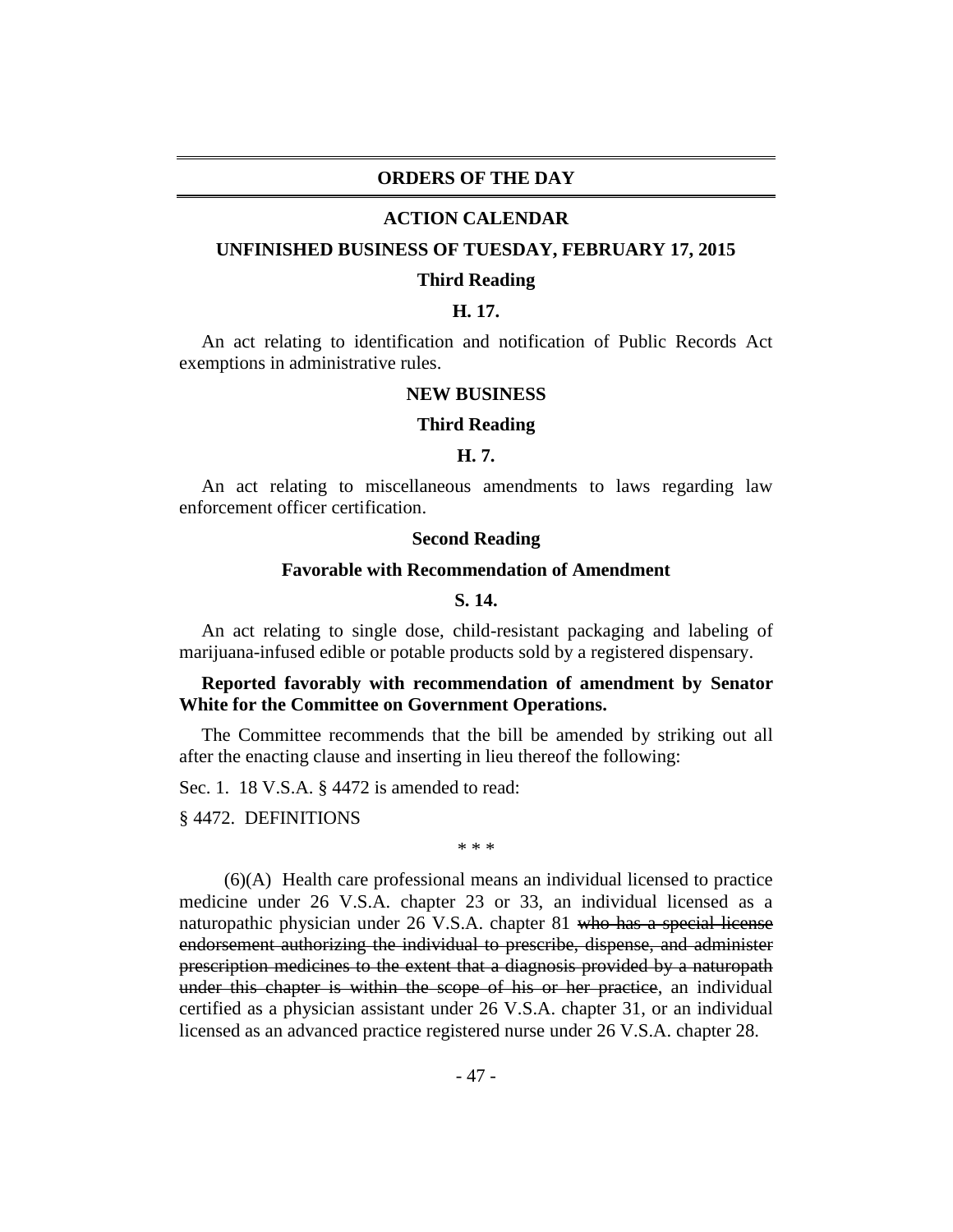(B) Except for naturopaths, this This definition includes individuals who are professionally licensed under substantially equivalent provisions in New Hampshire, Massachusetts, or New York.

\* \* \*

(11) "Registered caregiver" means a person who is at least 21 years old who has never been convicted of a drug-related crime of age, has met eligibility requirements as determined by the Department in accordance with this chapter, and who has agreed to undertake responsibility for managing the well-being of a registered patient with respect to the use of marijuana for symptom relief.

#### Sec. 2. 18 V.S.A. § 4473 is amended to read:

# § 4473. REGISTERED PATIENTS; QUALIFICATION STANDARDS AND PROCEDURES

\* \* \*

(b) The Department of Public Safety shall review applications to become a registered patient using the following procedures:

\* \* \*

(5)(A) A Review Board is established. The Medical Practice Board shall appoint three physicians licensed in Vermont to constitute the Review Board. If an application under subdivision (1) of this subsection is denied, within seven days the patient may appeal the denial to the Board. Review shall be limited to information submitted by the patient under subdivision (1) of this subsection, and consultation with the patient's treating health care professional. All records relating to the appeal shall be kept confidential. An appeal shall be decided by majority vote of the members of the Board The Review Board shall comprise three members:

(i) a physician appointed by the Medical Practice Board;

(ii) a naturopathic physician appointed by the Office of Professional Regulation; and

(iii) an advanced practice registered nurse appointed by the Office of Professional Regulation.

(B) The Board shall meet periodically to review studies, data, and any other information relevant to the use of marijuana for symptom relief. The Board may make recommendations to the General Assembly for adjustments and changes to this chapter.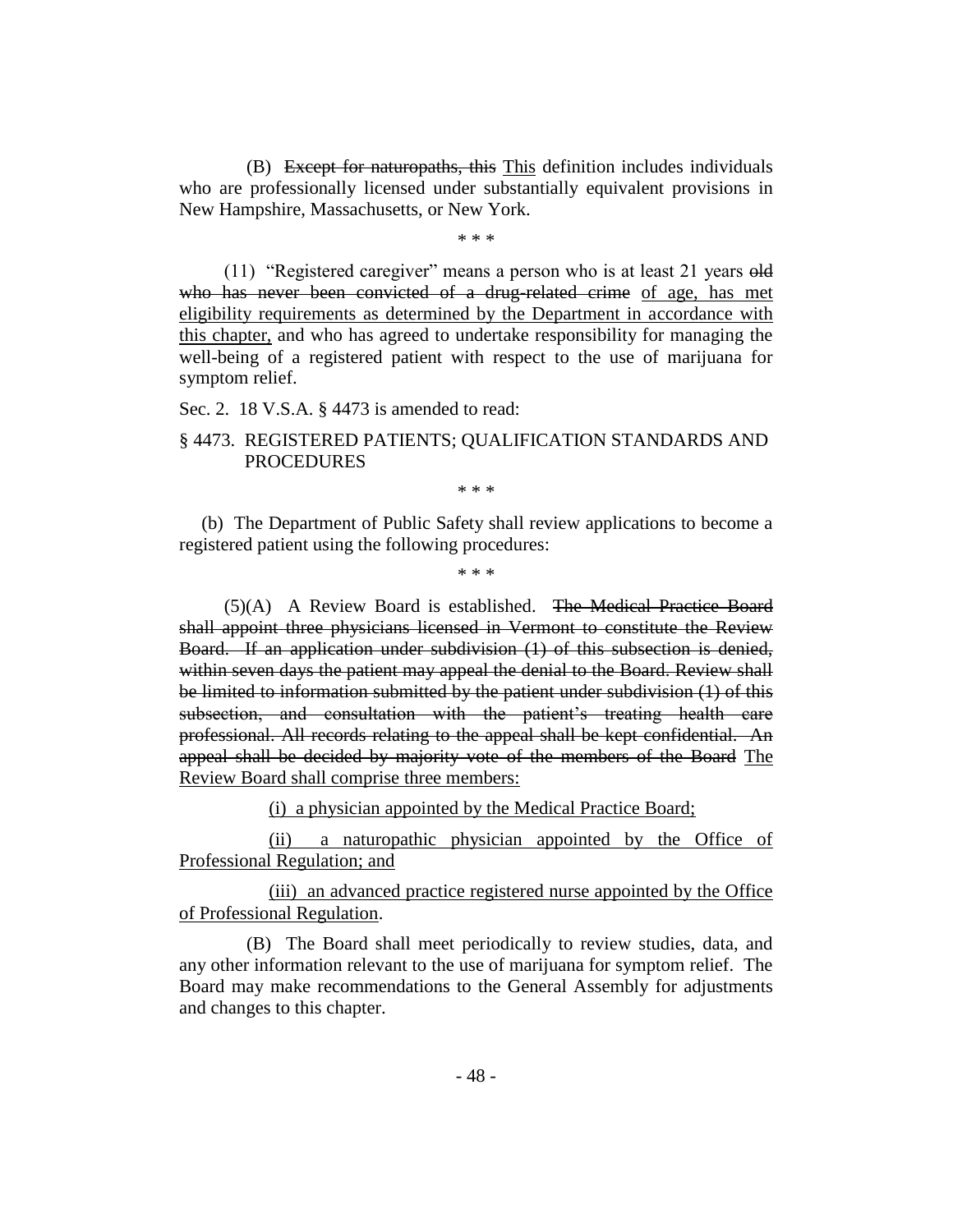(C) Members of the Board shall serve for three-year terms, beginning February 1 of the year in which the appointment is made, except that the first members appointed shall serve as follows: one for a term of two years, one for a term of three years, and one for a term of four years. Members shall be entitled to per diem compensation authorized under 32 V.S.A. § 1010. Vacancies shall be filled in the same manner as the original appointment for the unexpired portion of the term vacated.

(D) If an application under subdivision (1) of this subsection (b) is denied, within seven days the patient may appeal the denial to the Board. Review shall be limited to information submitted by the patient under subdivision (1) of this subsection, and consultation with the patient's treating health care professional. All records relating to the appeal shall be kept confidential. An appeal shall be decided by majority vote of the members of the Board.

Sec. 3. 18 V.S.A. § 4474a subsection (b) is amended to read:

(b) A registration card shall expire one year after the date of issue, with the option of renewal, provided the patient submits a new application which is approved by the department of public safety Department of Public Safety, pursuant to section 4473 or 4474 of this title, and pays the fee required under subsection (a) of this section.

Sec. 4. 18 V.S.A. § 4474e is amended to read:

## § 4474e. DISPENSARIES; CONDITIONS OF OPERATION

(a) A dispensary registered under this section may:

(1) Acquire, possess, cultivate, manufacture, transfer, transport, supply, sell, and dispense marijuana, marijuana-infused products, and marijuana-related supplies and educational materials for or to a registered patient who has designated it as his or her dispensary and to his or her registered caregiver for the registered patient's use for symptom relief.

(A) Marijuana-infused products shall include tinctures, oils, solvents, and edible or potable goods. Only the portion of any marijuana-infused product that is attributable to marijuana shall count toward the possession limits of the dispensary and the patient. The Department of Public Safety shall establish by rule the appropriate method to establish the weight of marijuana that is attributable to marijuana-infused products. A dispensary shall dispense marijuana-infused products in child-resistant packaging as defined in 7 V.S.A. § 1012.

 $(2)(\overline{A})$  Acquire marijuana seeds or parts of the marijuana plant capable of regeneration from or dispense them to registered patients or their caregivers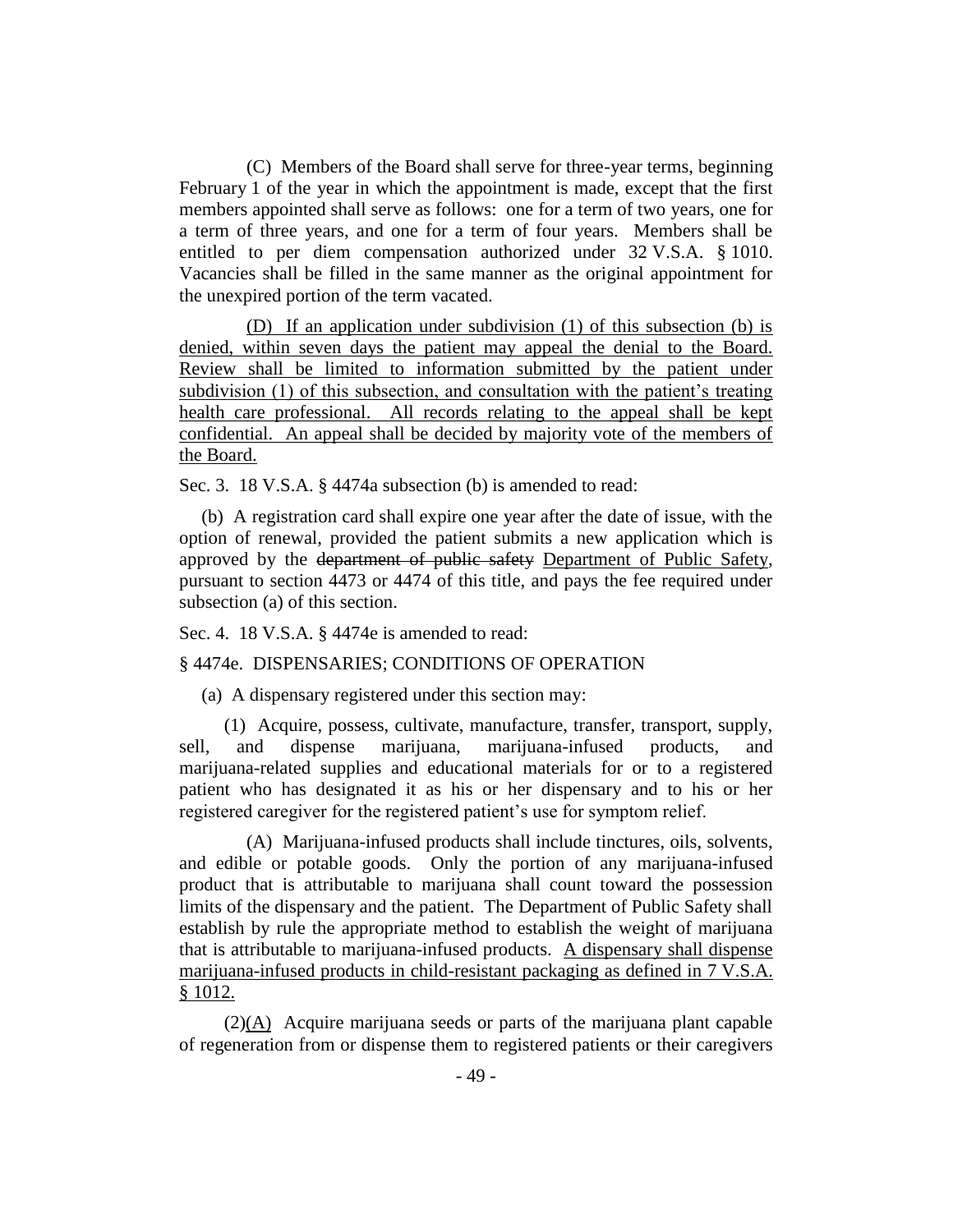or acquire them from another registered Vermont dispensary, provided that records are kept concerning the amount and the recipient.

(B) Acquire, purchase, or borrow marijuana, marijuana-infused products, or services from another registered Vermont dispensary or give, sell, or lend marijuana, marijuana-infused products, or services to another registered Vermont dispensary, provided that records are kept concerning the product, the amount, and the recipient. Each Vermont dispensary is required to adhere to all possession limits pertaining to cultivation as determined by the number of patients designating that dispensary and may not transfer eligibility to another dispensary.

\* \* \*

(h) A dispensary shall include a label on the packaging of all marijuana that is dispensed. The label shall:

(1) identify Identify the particular strain of marijuana contained therein. Cannabis strains shall be either pure breeds or hybrid varieties of cannabis and shall reflect properties of the plant. The label also shall

(2) Identify the amount of tetrahydrocannabinol in each single dose marijuana-infused edible or potable product.

(3) contain Contain a statement to the effect that the State of Vermont does not attest to the medicinal value of cannabis.

\* \* \*

Sec. 5. 18 V.S.A. § 4474g is amended to read:

# § 4474g. DISPENSARY REGISTRY IDENTIFICATION CARD; CRIMINAL BACKGROUND CHECK

(a) Except as provided in subsection (b) of this section, the Department of Public Safety shall issue each principal officer, Board member, and employee of a dispensary a registry identification card or renewal card within 30 days of receipt of the person's name, address, and date of birth and a fee of \$50.00. The fee shall be paid by the dispensary and the cost shall not be passed on to a principal officer, Board member, or employee. A person shall not serve as principal officer, Board member, or employee of a dispensary until that person has received a registry identification card issued under this section. Each card shall specify whether the cardholder is a principal officer, Board member, or employee of a dispensary and shall contain the following:

(1) the name, address, and date of birth of the person;

(2) the legal name of the dispensary with which the person is affiliated;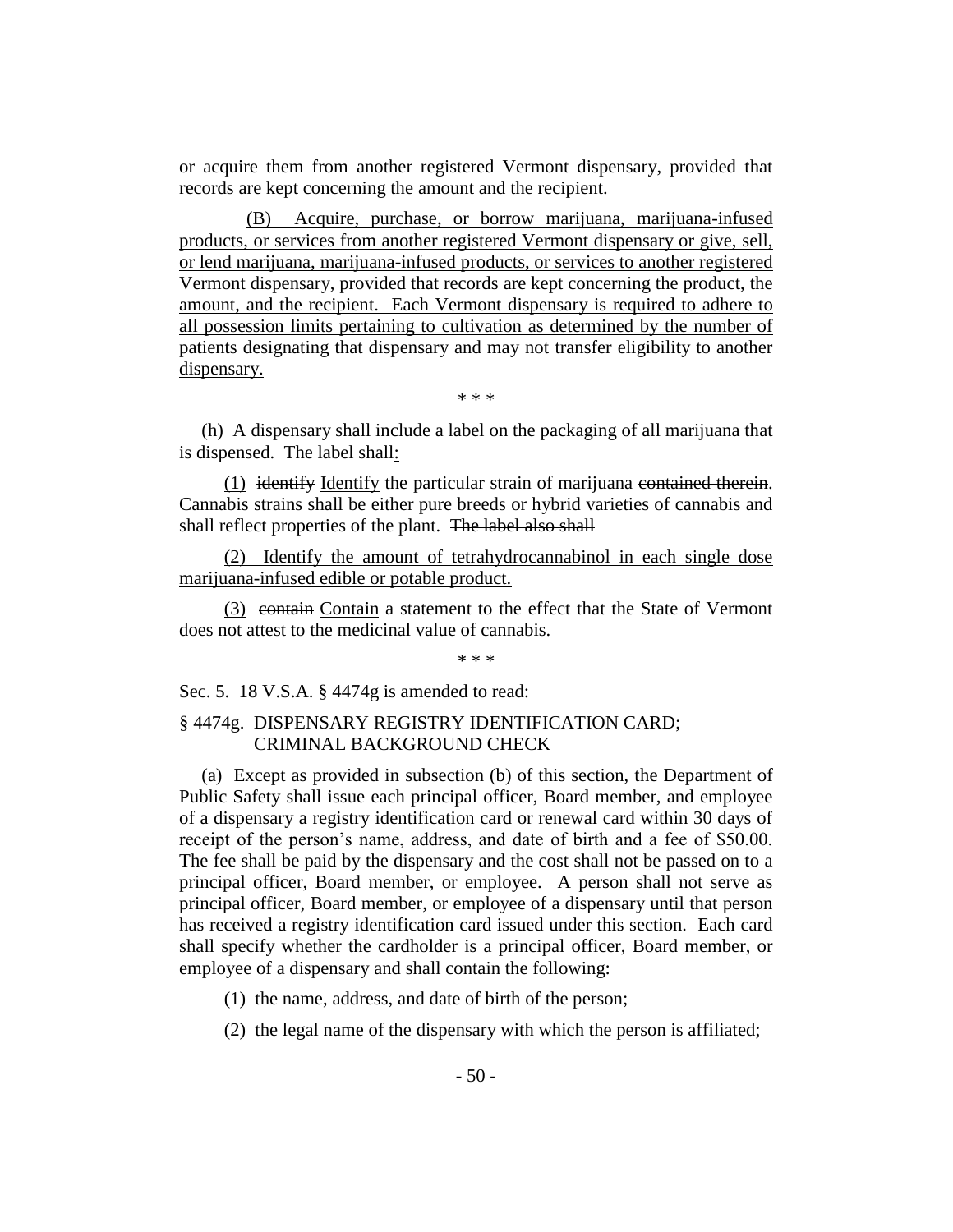(3) a random identification number that is unique to the person.;

(4) the date of issuance and the expiration date of the registry identification card;

(5) a photograph of the person.

(b) Prior to acting on an application for a registry identification card, the Department of Public Safety shall obtain with respect to the applicant a Vermont criminal history record, an out-of-state criminal history record, and a criminal history record from the Federal Bureau of Investigation. Each applicant shall consent to the release of criminal history records to the Department on forms developed by the Vermont Crime Information Center. A fingerprint-supported, out-of-state criminal history record and a criminal history record from the Federal Bureau of Investigation shall be required only every three years for renewal of a card for a dispensary principal or Board member.

Sec. 6. 18 V.S.A. § 4474h is amended to read:

#### § 4474h. PATIENT DESIGNATION OF DISPENSARY

(a) A registered patient may obtain marijuana only from the patient's designated dispensary and may designate only one dispensary. If a registered patient designates a dispensary, the patient and his or her caregiver may not grow marijuana or obtain marijuana or marijuana-infused products for symptom relief from any source other than the designated dispensary. A registered patient who wishes to change his or her dispensary shall notify the department of public safety Department of Public Safety in writing on a form issued by the department Department and shall submit with the form a fee of \$25.00. The <del>department</del> Department shall issue a new identification card to the registered patient within 30 days of receiving the notification of change in dispensary. The registered patient's previous identification card shall expire at the time the new identification card takes effect. A registered patient shall submit his or her expired identification card to the department Department within 30 days of expiration. A registered patient shall not change his or her designated dispensary more than once in any 90-day 30-day period.

(b) The department of public safety Department of Public Safety shall track the number of registered patients who have designated each dispensary. The department Department shall issue a monthly written statement to the dispensary identifying the number of registered patients who have designated that dispensary and the registry identification numbers of each patient and each patient's designated caregiver, if any.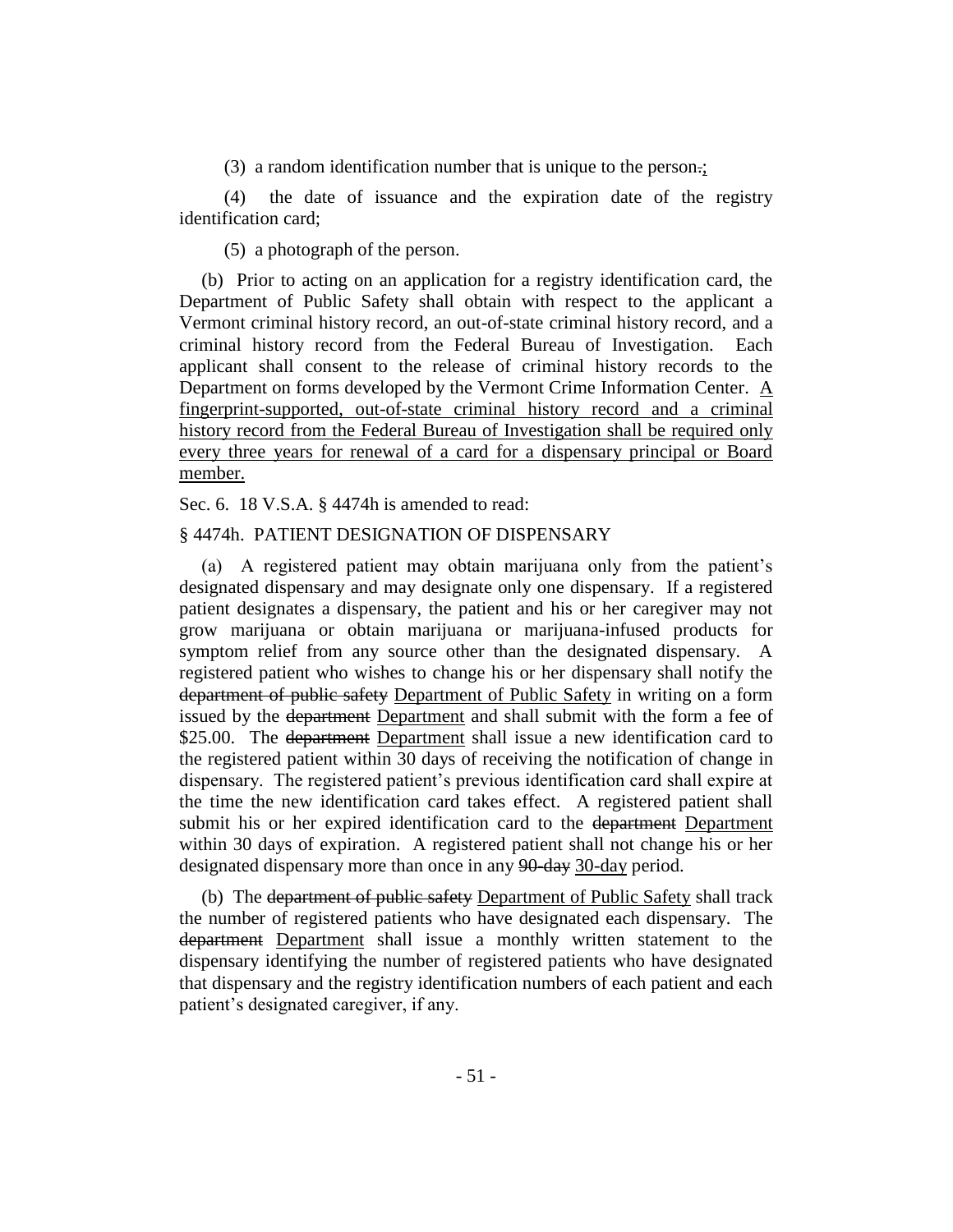(c) In addition to the monthly reports, the department of public safety Department of Public Safety shall provide written notice to a dispensary whenever any of the following events occurs:

(1) A a qualifying patient designates the dispensary to serve his or her needs under this subchapter.;

(2) An an existing registered patient revokes the designation of the dispensary because he or she has designated a different dispensary.; or

(3) A  $\alpha$  registered patient who has designated the dispensary loses his or her status as a registered patient under this subchapter.

## Sec. 7. EFFECTIVE DATE

This act shall take effect on July 1, 2015.

(Committee vote: 5-0-0)

#### **NOTICE CALENDAR**

#### **Committee Bill for Second Reading**

#### **S. 92.**

An act relating to mediation in medical malpractice actions.

By the Committee on Finance.

#### **Second Reading**

#### **Favorable with Recommendation of Amendment**

#### **S. 23.**

An act relating to required disclosures for workers' compensation settlements.

## **Reported favorably with recommendation of amendment by Senator Sirotkin for the Committee on Finance.**

The Committee recommends that the bill be amended as follows:

In Sec. 1, 21 V.S.A. § 662a, in subdivision (1)(B) after the words "describe the employee's injury, including any rating assigned to that injury" by striking out the words "and the approximate amount of compensation that the employer would be required to pay to the employee under the provisions of this chapter if the employer and employee did not enter into the agreement"

(Committee vote: 6-0-1)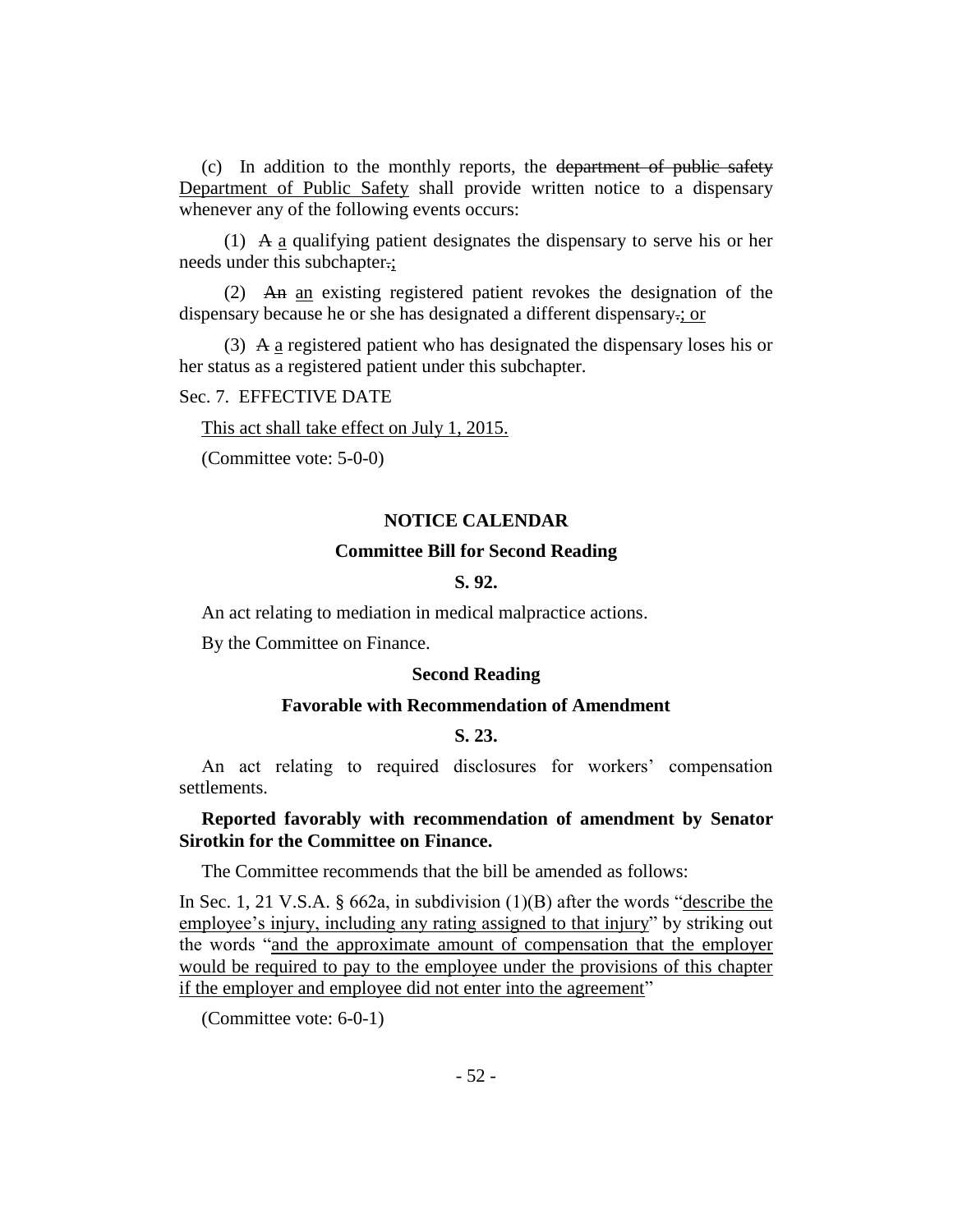#### **Joint Resolution for Second Reading**

#### **Favorable with Proposal of Amendment**

# **J.R.H. 1.**

Joint resolution expressing support for the Public Service Board's establishment of FairPoint Communications service investigation docket and urging the management of FairPoint Communications to settle the current employee strike in order to restore reliable telecommunications services in Vermont.

### **Reported favorably with recommendation of proposal of amendment by Senator Sirotkin for the Committee on Finance.**

The Committee recommends that the Senate propose to the House to amend the resolution by striking out the resolution in its entirety and inserting in lieu thereof the following:

Joint resolution expressing support for the Public Service Board's establishment of a FairPoint Communications service investigation docket and urging the settlement of the current employee strike

Whereas, in October 2014, FairPoint and its employees' two unions, the International Brotherhood of Electrical Workers Local 2326 and the Communications Workers of America Local 1400, reached an impasse in their negotiations and a strike was authorized, and

Whereas, since the strike started, consumer complaints have risen approximately 500 percent, resulting in much personal and commercial inconvenience, and

Whereas, the Vermont Public Service Department has received more than 1,200 complaints about Internet and telephone service since the strike began, and

Whereas, on November 28, 2014, the State's E-911 system missed 83 calls, and

Whereas, the Vermont Public Service Department has said that the numbers show FairPoint staffing has been insufficient, and

Whereas, FairPoint is the only choice for telecommunications service for between 15,000 and 20,000 Vermonters, and

Whereas, at the request of the Department of Public Service, the Public Service Board, on December 9, 2014, established Docket 8390 to investigate the service problems FairPoint has encountered, and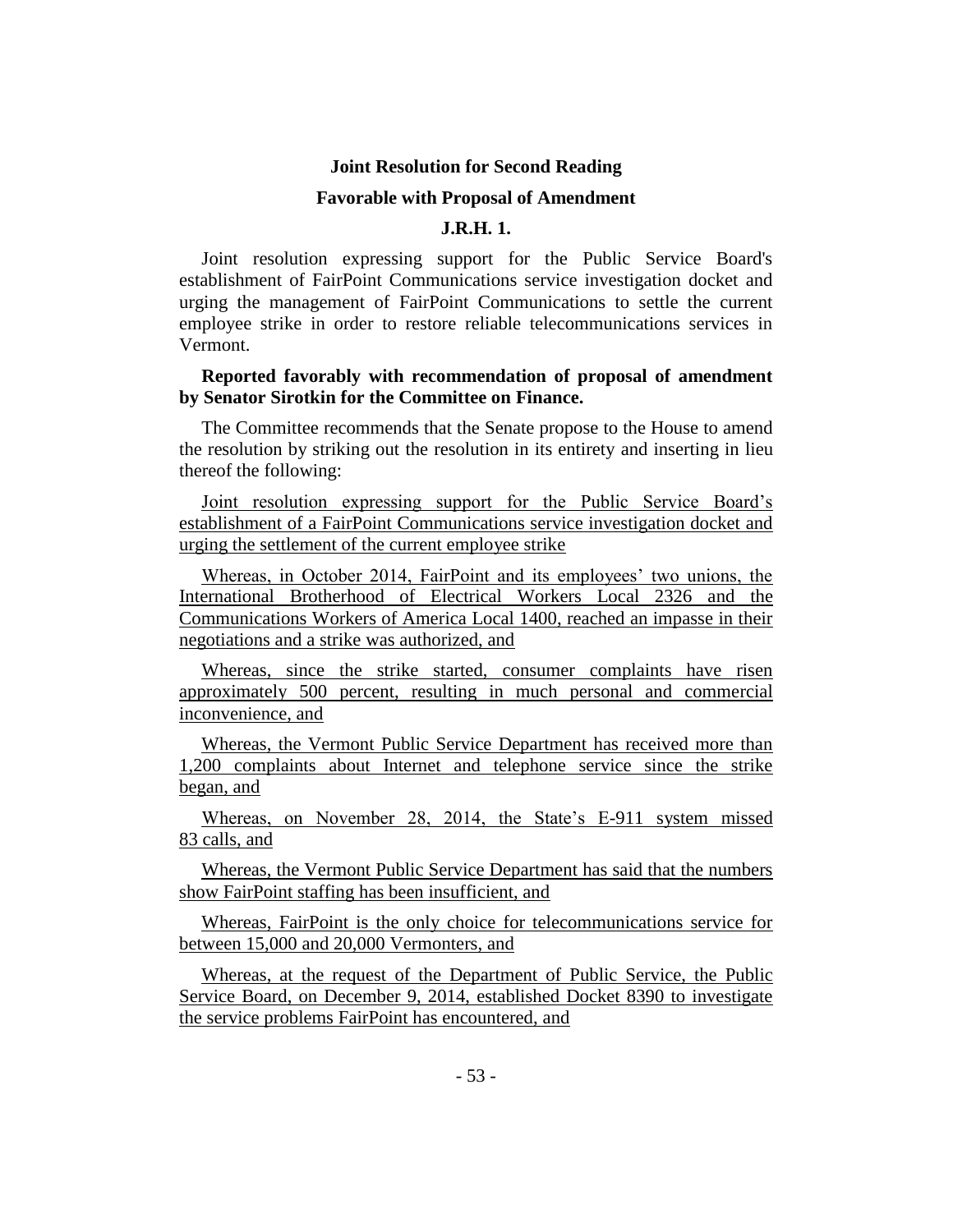Whereas, Governor Peter Shumlin and the congressional delegation have written letters to FairPoint's CEO Paul Sunu calling on FairPoint to return in good faith to the negotiating table, and

Whereas, on January 4, 2015, in Washington, D.C., the Federal Mediation and Conciliation Service convened a meeting between the parties at which the Service assumed a more proactive role than in a prior session, now therefore be it

Resolved by the Senate and House of Representatives:

That the General Assembly expresses support for the Public Service Board's establishment of a FairPoint Communications service investigation docket and urges the settlement of the current employee strike in order to restore reliable telecommunications services in Vermont, and be it further

Resolved: That the Secretary of State be directed to send a copy of this resolution to FairPoint Communications CEO Paul Sunu, FairPoint Vermont President Beth Fastiggi, Governor Peter Shumlin, the Public Service Department, the Public Service Board, the International Brotherhood of Electrical Workers Local 2326, and the Communications Workers of America Local 1400.

(Committee vote: 6-0-1)

(For House amendments, see House Journal for January 22, 2015, page 56.)

#### **CONFIRMATIONS**

The following appointments will be considered by the Senate, as a group, under suspension of the Rules, as moved by the President *pro tempore,* for confirmation together and without debate, by consent thereby given by the Senate. However, upon request of any senator, any appointment may be singled out and acted upon separately by the Senate, with consideration given to the report of the Committee to which the appointment was referred, and with full debate; and further, all appointments for the positions of Secretaries of Agencies, Commissioners of Departments, Judges, Magistrates, and members of the Public Service Board shall be fully and separately acted upon.

Sue Minter of Waterbury – Secretary, Agency of Transportation – By Sen. Westman for the Committee on Transportation. (2/3/15)

Michel Consejo of Sheldon Springs – Member of the Vermont State Lottery Commission – By Sen. Mullin for the Committee on Econ. Dev., Housing and General Affairs. (2/19/15)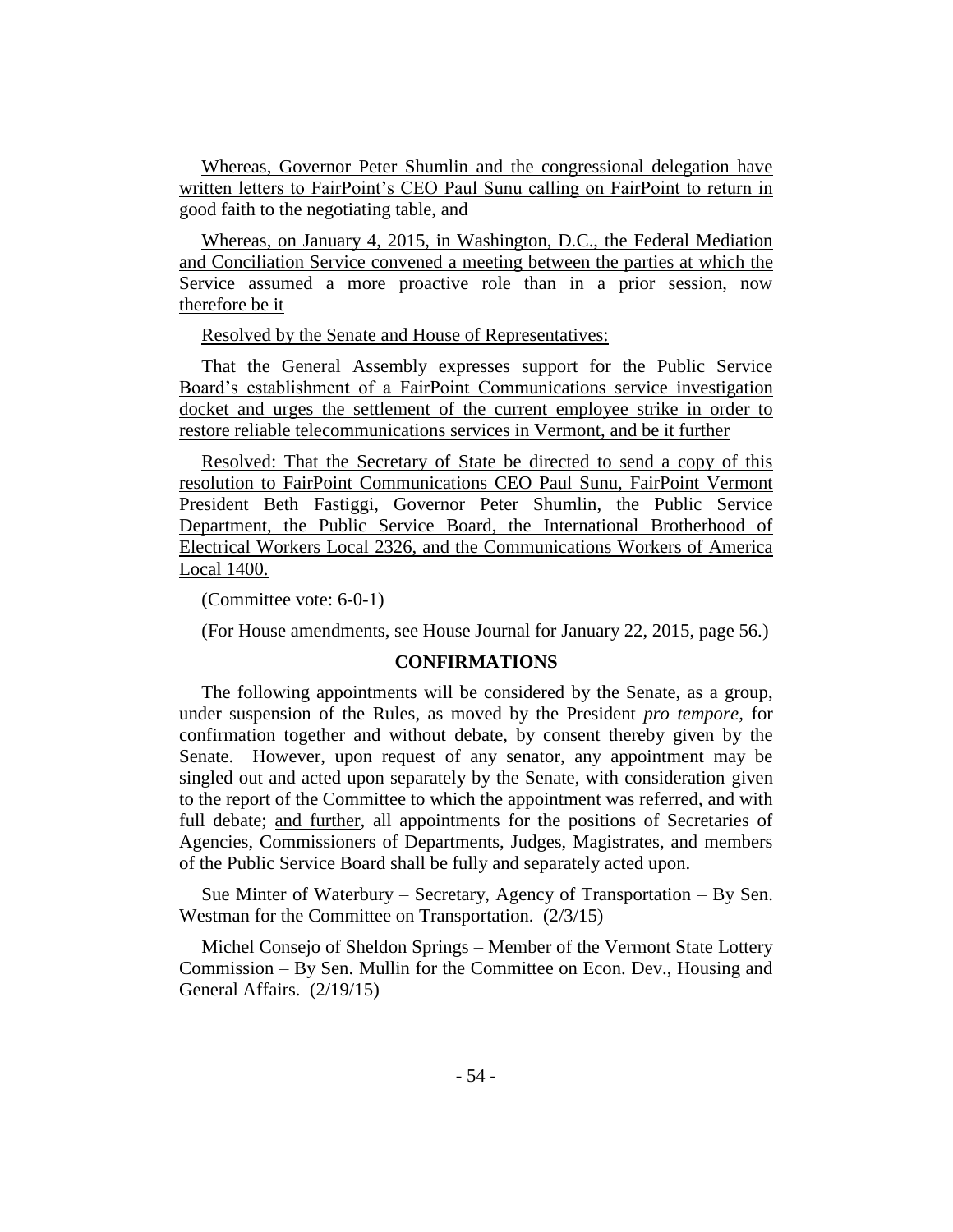#### **PUBLIC HEARINGS**

**Wednesday, February 18, 2015** – Room 11 - 7:00 P.M. – 8:00 P.M. - Joint Committee on Judicial Retention – Re: Retention of Superior Court Judges Brian J. Grearson, Mary Miles Teachout, Howard E. VanBenthuysen, Nancy Waples and Magistrates Mary Gleason Harlow and Christine A. Hoyt. Members of the public interested in testifying may sign up 30 minutes prior to the hearing, with 5 minutes allowed per person for testimony.

**Tuesday, February 24, 2015** - 2:30 P.M. - 3:30 P.M. - Room 11 - Re: Governor's Proposed FY 2016 State Budget - House Committee on Appropriations.

**Wednesday, February 25, 2015** - 9:30 A.M. - 10:30 A.M. - Room 11 - Re: Governor's Proposed FY 2016 State Budget - House Committee on Appropriations.

#### **NOTICE OF JOINT ASSEMBLY**

**Thursday, February 19, 2015 - 10:30 A.M.** – **House Chamber -** Election of a Sergeant at Arms, of an Adjutant and Inspector General, and of three (3) trustees for the University of Vermont, and Vermont and State Agricultural College.

The following rules shall apply to the conduct of these elections:

First: All nominations for these offices will be presented in alphabetical order prior to voting.

Second: There will be only one nominating speech of not more than three (3) minutes and not more than two seconding speeches of not more than one (1) minute each for each nominee.

#### **FOR INFORMATION ONLY**

# **CROSSOVER DEADLINES**

The Senate Rules Committee established the following Crossover deadlines:

(1) All **Senate** bills must be reported out of the last committee of reference (including the Committees on Appropriations and Finance, except as provided below in (2) and the exceptions listed below) on or before **Friday, March 13, 2015**, and filed with the Secretary of the Senate so that they may be placed on the Calendar for Notice the next legislative day.